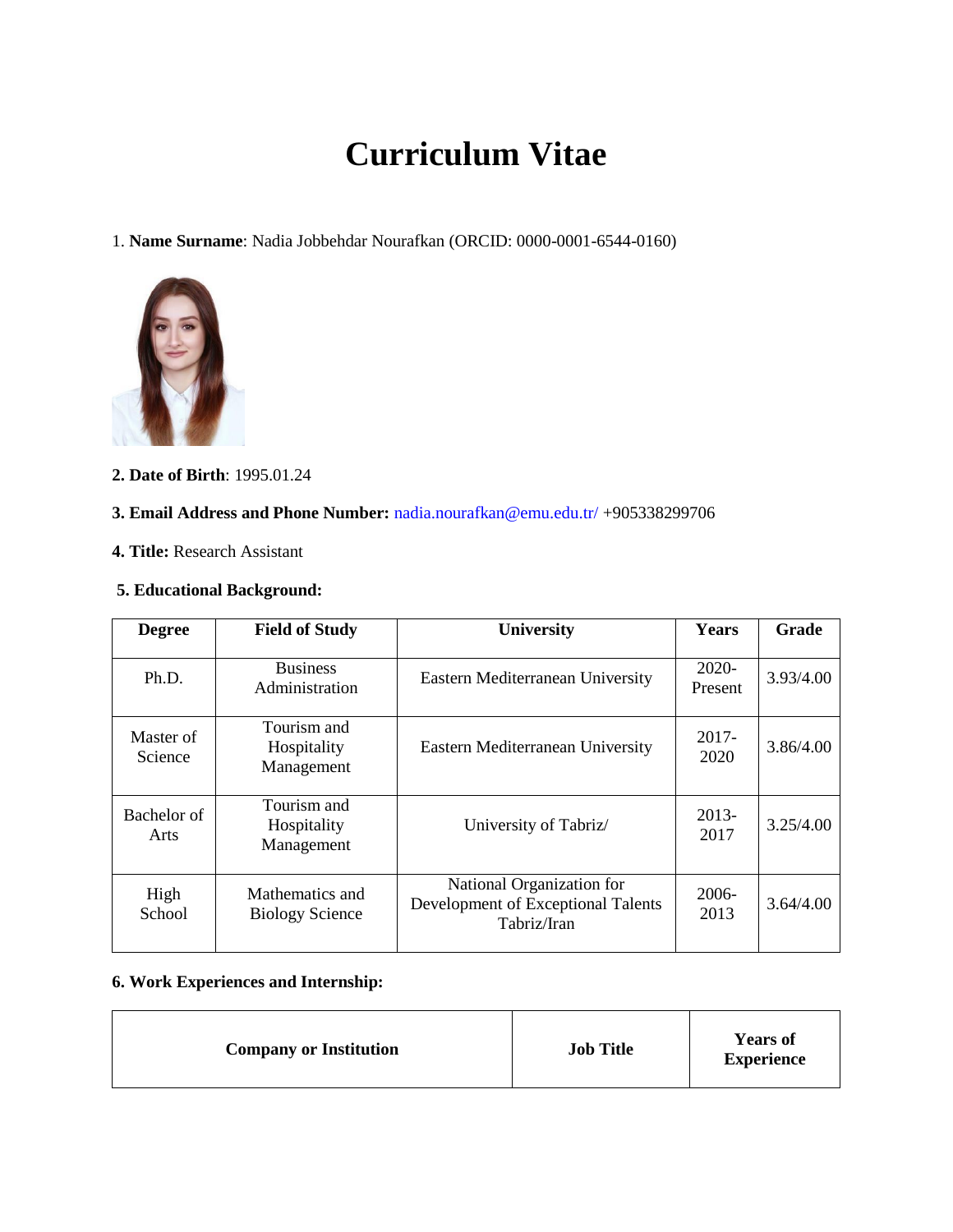| Department of Business Administration, Faculty of<br>Business and Economics, Eastern Mediterranean<br>University | Research and Teaching<br>Assistant        | 2021 September-<br>Present     |  |
|------------------------------------------------------------------------------------------------------------------|-------------------------------------------|--------------------------------|--|
| School of Computing And Technology, Eastern<br>Mediterranean University                                          | Research and<br><b>Teaching Assistant</b> | 2019 September-<br>2021 August |  |
| Kaya Artemis Hotel and Casino                                                                                    | <b>Public Relations</b><br>Representative | 2019 May-2019<br>September     |  |
| Registration Office, Eastern Mediterranean University                                                            | <b>Research Assistant</b>                 | 2018 January-2019<br>May       |  |
| Atra Parvaz Travel Agency / Iran                                                                                 | <b>Marketing Advisor</b>                  | 2016-2017                      |  |
| Event Design Company/Iran                                                                                        | Event Designer                            | Seasonal                       |  |
| Tabriz Hotel /Iran                                                                                               | Part-Time Receptionist                    | 2015-2016                      |  |
| Hotel Tabriz /Iran                                                                                               | Internship                                | 2015 Summer                    |  |
| Par E Parvaz Travel Agency / Iran                                                                                | Internship                                | 2014 Summer                    |  |
| Pre-University Training Courses/ Iran                                                                            | <b>Assistant of Teaching</b>              | 2013-2015                      |  |

#### **7. Master Thesis:**

7.1 Consequences of Corporate Social Responsibility: Evidence from Hotel Industry; (Supervisor: Prof. Dr. Osman Karatepe)

#### **8. Publications:**

- Jobbehdar Nourafkan, N., Tanova, C., & Gokmenoglu, K. K. (2022). Can Mindfulness Improve Organizational Citizenship and Innovative Behaviors Through its Impact on Well-Being Among Academics? Psychological Reports. https://doi.org/10.1177/00332941211069517
- Nourafkan, N. J., Jumah, B., Asif, R., & Dehghanmongabadi, A. (2020). Conflicts between Students Living on-Campus Dormitories: The Case of Dormitories at Eastern Mediterranean University Campus. *SEISENSE Journal of Management*, *3*(4), 31-43.
- Nourafkan, N. J., & Cizrelioğullari, M. N. (2020) does the existence of qualified active transportation facilities influence tourists' word of mouth intention through destination image? The case of Northern Cyprus. *Mtcon'20*, 331.

### **9. Certificates**:

- i. Tabriz 2018-Capital of Islamic Tourism Destination Research Project
- ii. Seminar of Smart Tourism Tabriz 2016
- iii. Team Member of Young Inventors Project Tabriz 2016
- iv. Handicraft Accessories Certificate
- v. First International Workshop on Branding Islamic Tourism and Hospitality
- vi. Communication Skills Courses

#### **10. Language Skills**: